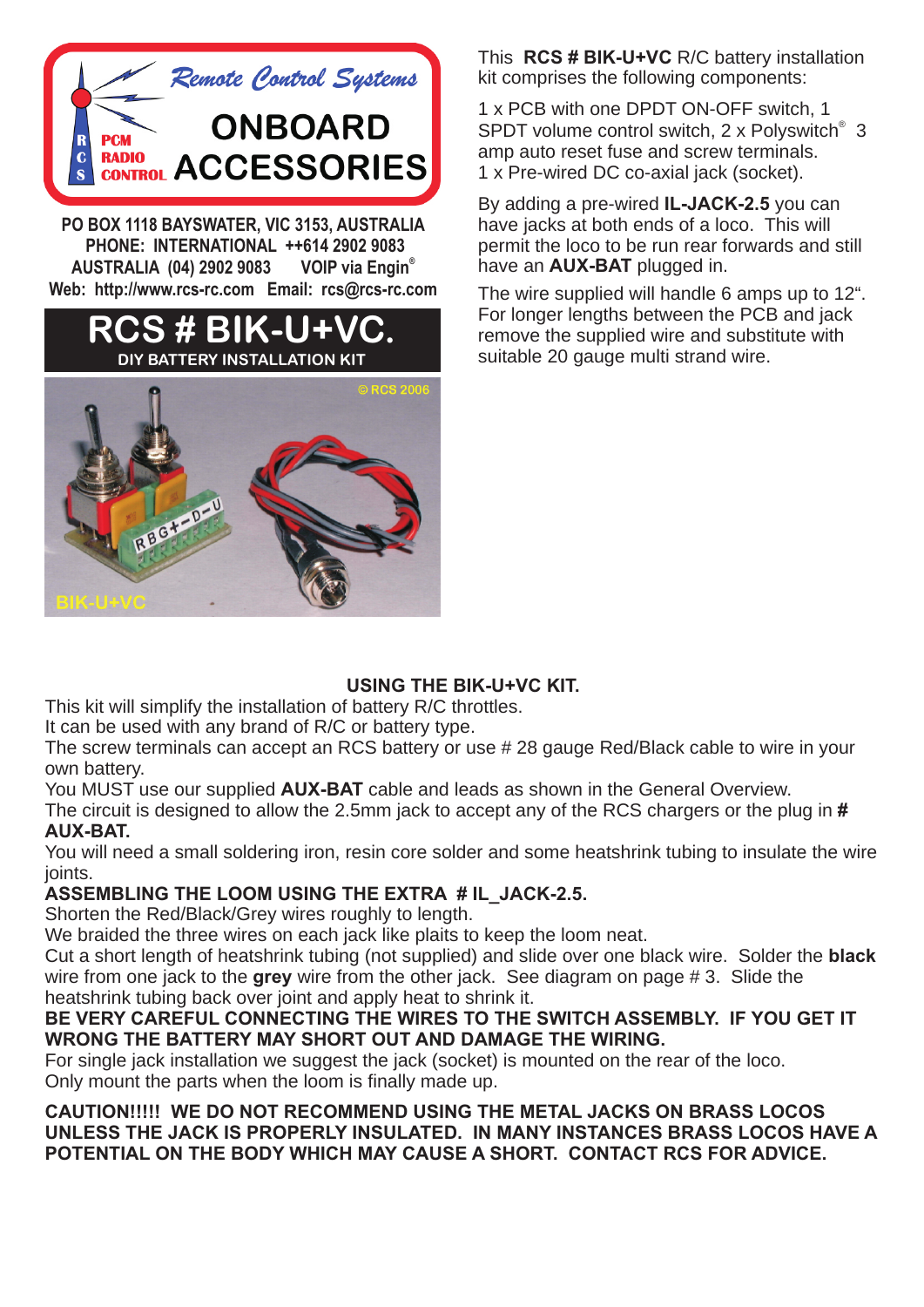



### **TYPICAL INSTALLATION OF SINGLE JACK WITH CHARGER**

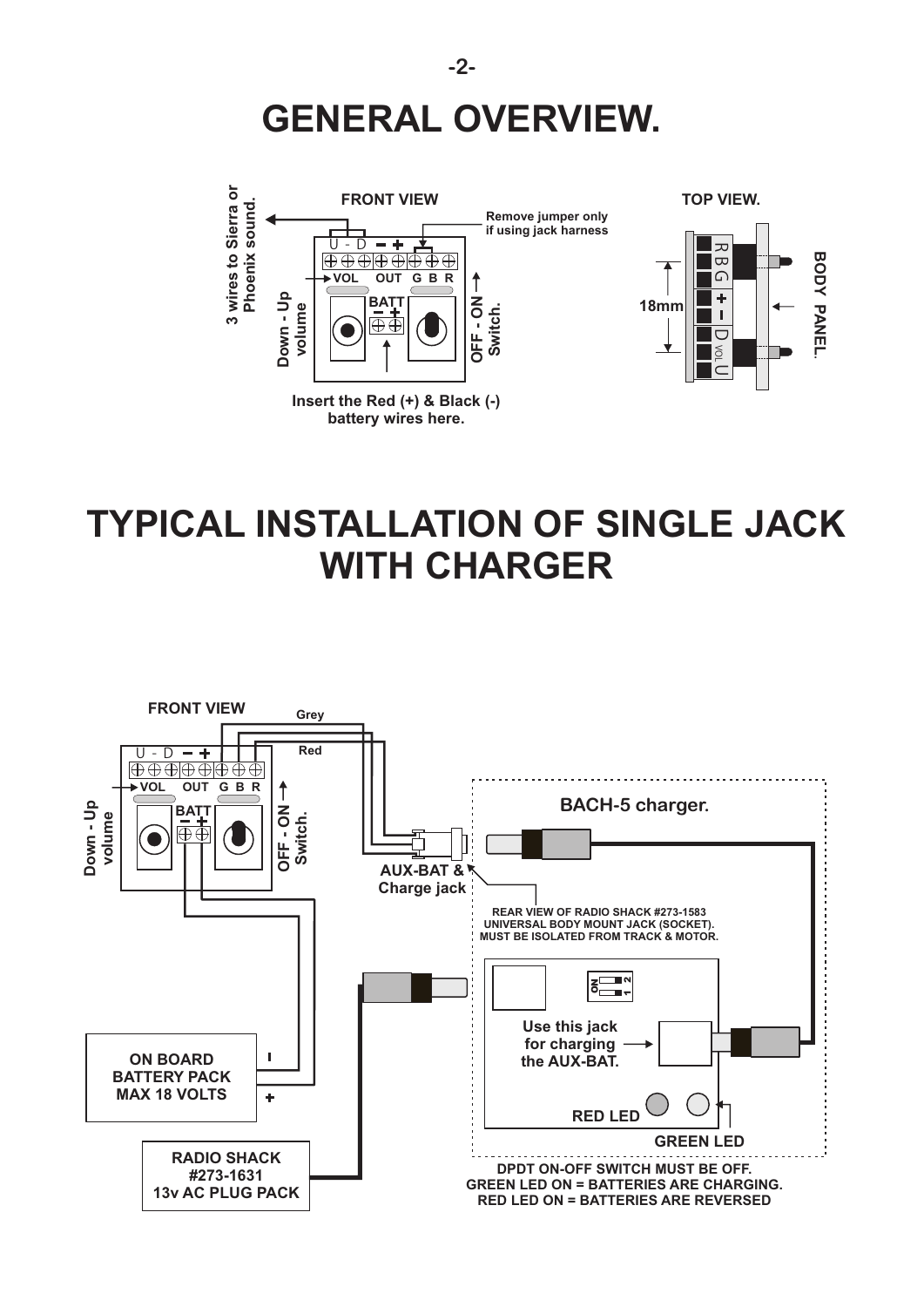# **WIRING DOUBLE JACKS FOR DIESELS**



## **TYPICAL INSTALLATION WITH # AUX-BAT**



**-3-**